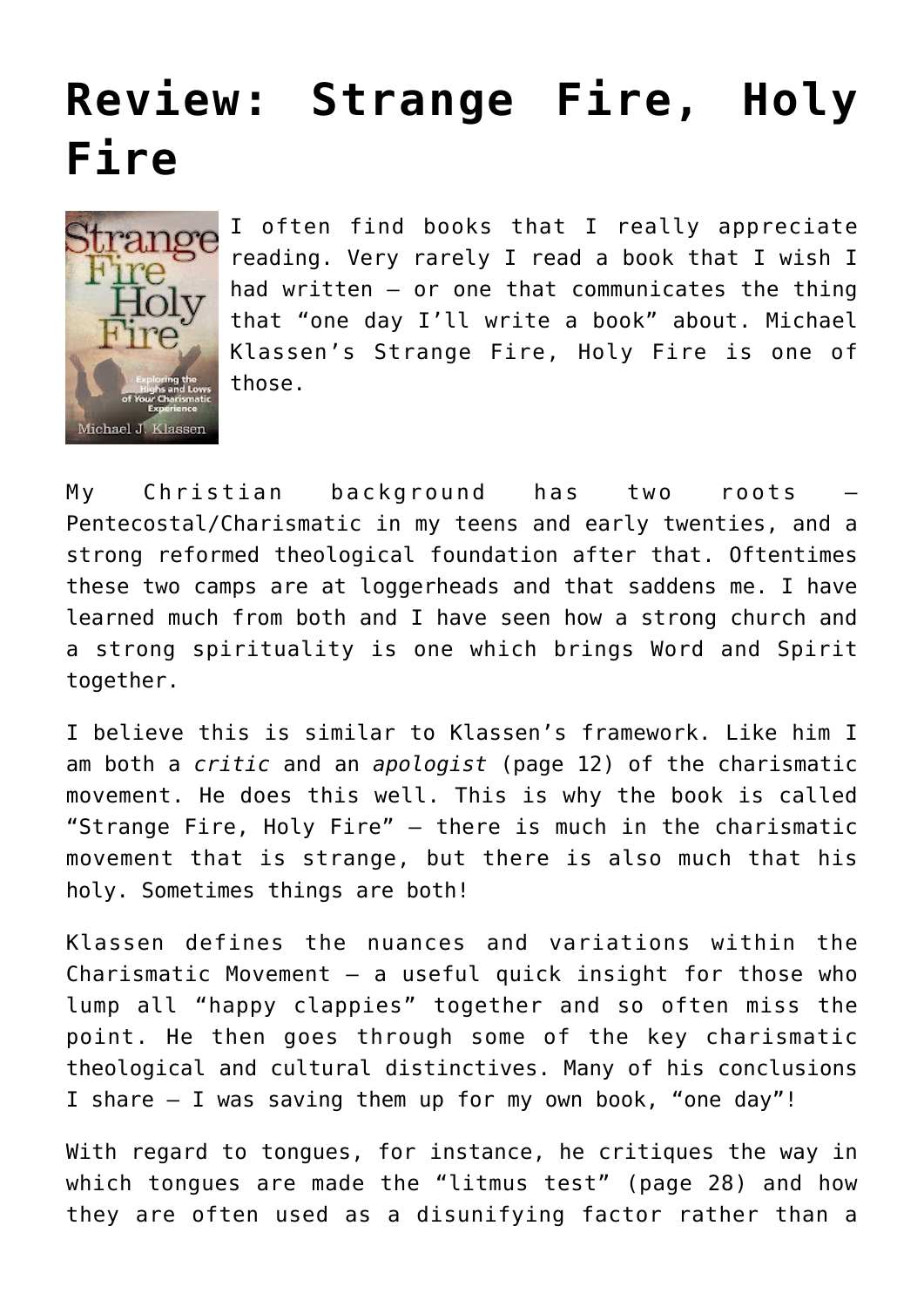## building-up resource (page 29). Yet he delights in the gift much like I do:

*"Tongues was, and is, a very helpful gift that has enabled me to pray about situations when I didn't know what to pray. It has served as a weapon in spiritual warfare and has given me insight into God's ways. And it has definitely cultivated a deeper, more intimate walk with Christ." (page 29)*

His take on theological study, and in particular, his delight in the study of church history, matches my own thoughts:

*"… as we study church history, we discover that many of the challenges and false teachings we face today have appeared sporadically since the first Pentecostal movement (in Acts 2). Why repeat their mistakes and struggles when we can avoid them?" (page 53)*

His consideration of charismatic "hype" and emotive manipulation is a critique I share (for instance in my analysis of the [Todd Bentley](http://god-s-will.blogspot.com/2008/07/wham-bam-lakeland-outpouring-from.html) phenomenon). He paints John Wimber as a positive example:

*"Then a person nearby started weeping. Then another. Then another person dropped to the ground, slain in the Spirit. By the time the meeting ended, most of the people at the front were either weeping or lying on their backs under the power of the Holy Spirit. Wimber, however, hardly said a word, and hadn't laid a hand on anybody.*

*"God doesn't need someone to whip the crowd into a frenzy in order to pour out his Spirit." (page 57)*

And he makes the point that is close to the heart of my own kerygma that "power comes through weakness (really!)" (page 59).

Klassen is honest about the seduction of power and the drives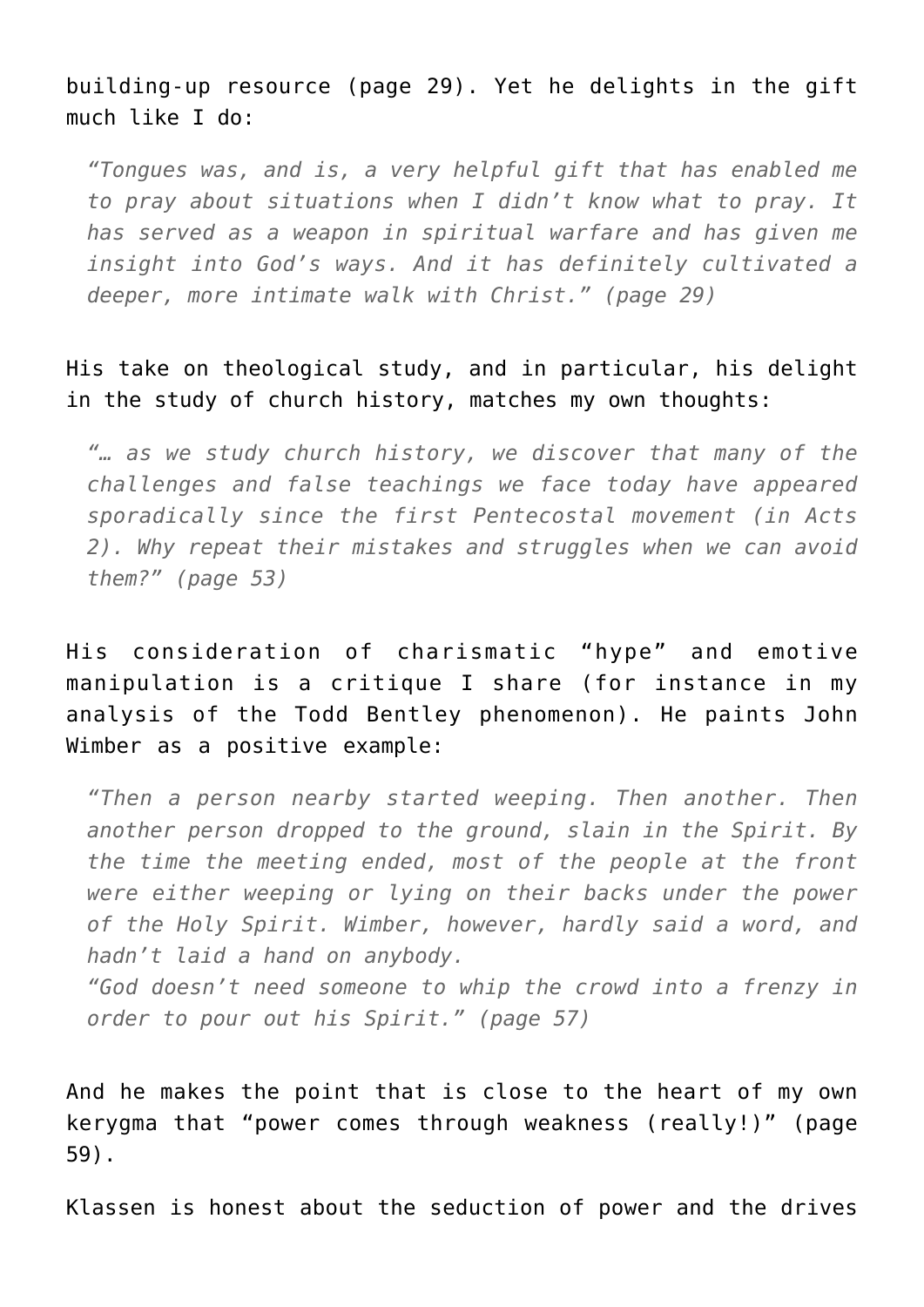in leadership that can make it defensive or self-focussed. Here is another echo of my own experience:

*"Our heavenly Father appointed Jesus – not the pastor – to be the head of the body. News flash! God never intended the life of the church to revolve around the pastor. Nor should it revolve around the body. The intended focus of the church is Jesus, its head." (page 68)*

I share his broad view on the gift of prophecy – drawing a similar line on that gift's application and excess, it's misuse by the overly-charismatic and its unfair dismissal by the cessationist-leaning who expect 100% accuracy from prophetic words with no provision of training or support for their prophets (page 85).

His critique of the prosperity movement (compared to deism on page 138 and superstition on page 147) is adequate. He defends experience, but does not overplay it, as an input to spiritual growth and theological understanding (page 184). And he recognises spiritual warfare in a manner that I appreciate and understand from my own personal experience:

*"On a personal level, agree to step into Christian leadership and immediately you'll sense an invisible taget on your back… Anyone who denies the reality of the demonic hasn't read the Gospels closely enough." (page 213)*

I am with him as he shows how spiritual warfare is waged by focussing on Jesus, not the enemy. Jesus is the armour of Ephesians 6 (page 221).

While it is well-balanced, this isn't a rigourous book. It has theological holes and the odd mis-placed anecdote or illustration. The various exegeses are adequate but not indepth. There is still room for me to write my own book which would have a more theological flavour  $\Box$